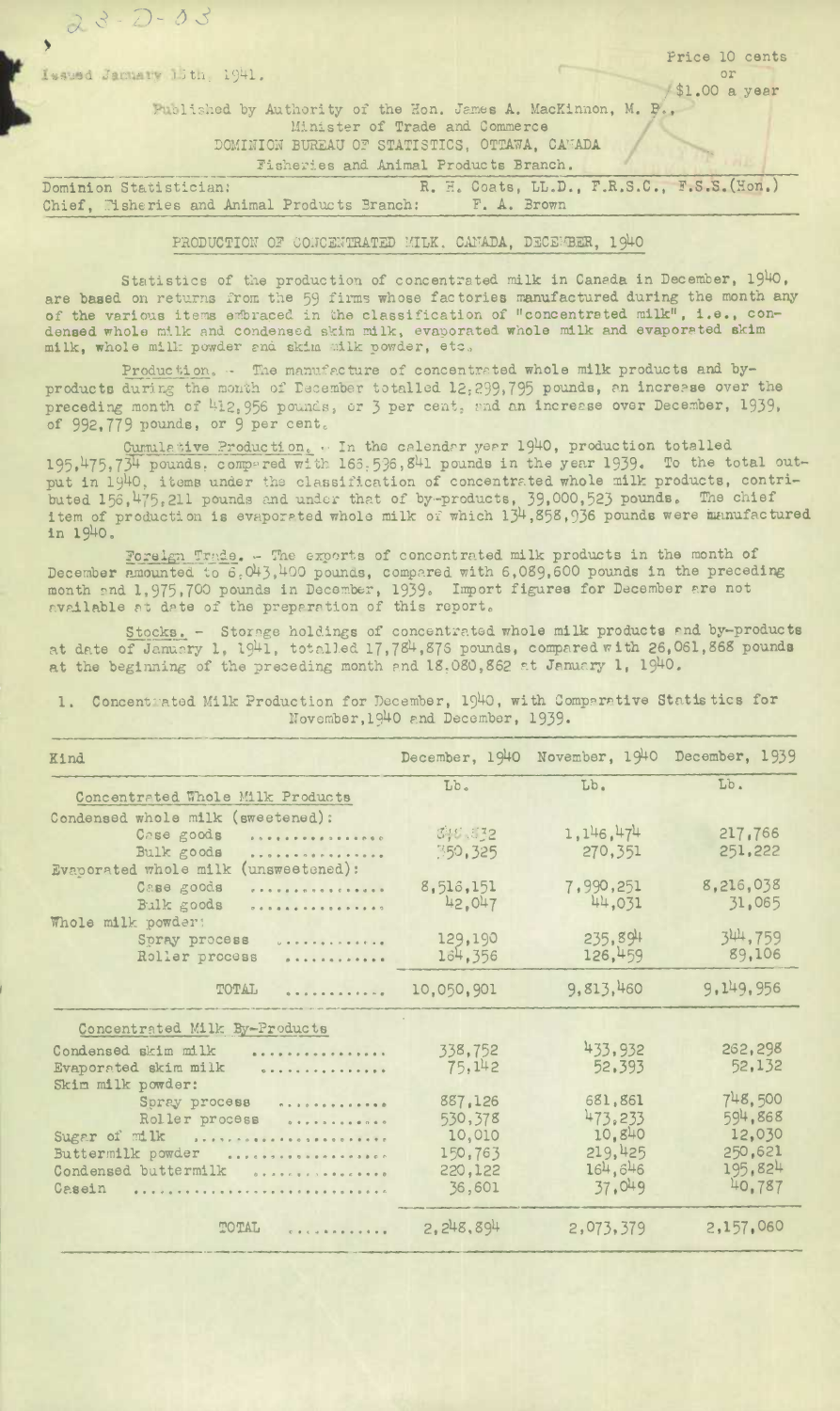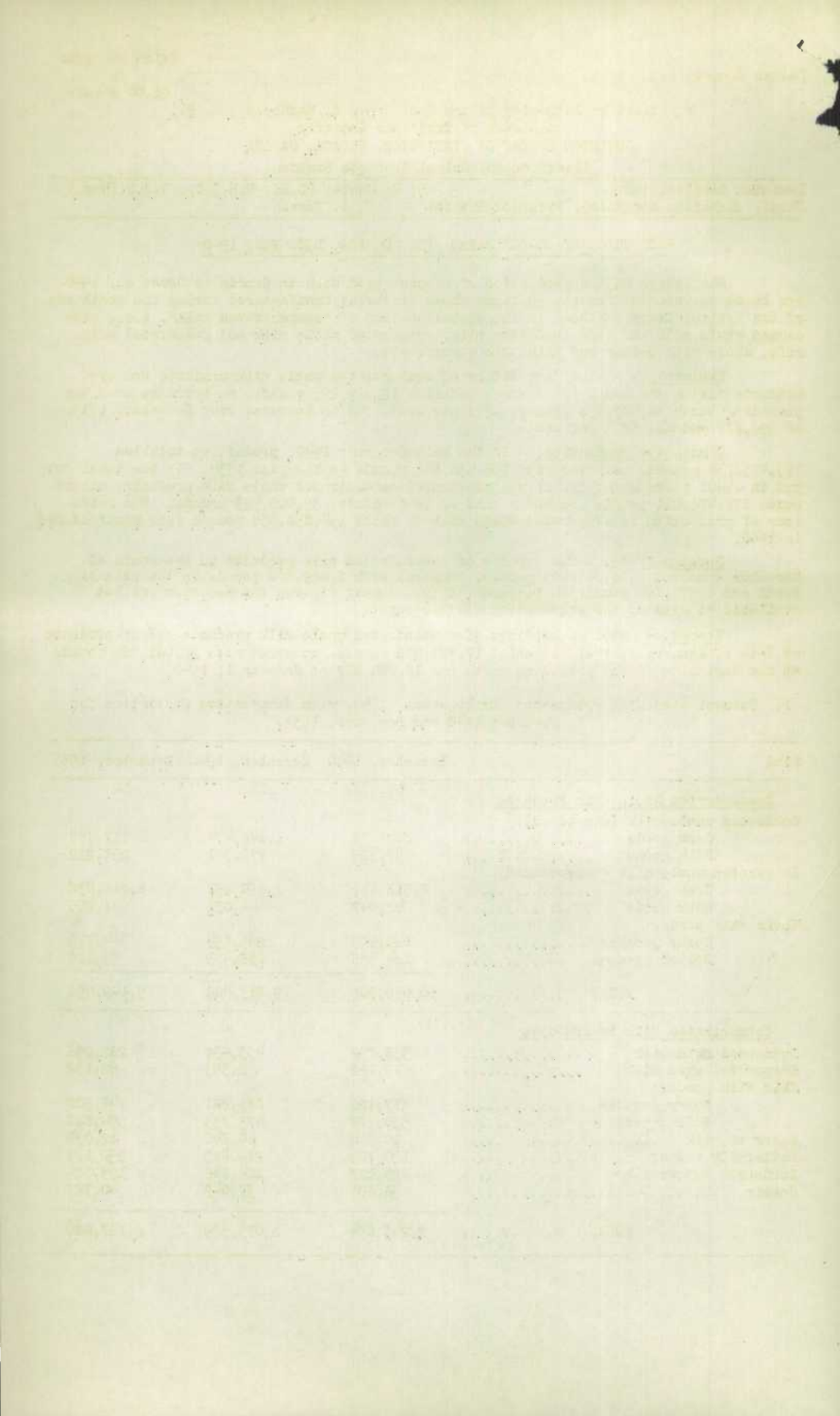Jumilative Froduction of Concentrated Milk for the Twelve Months Ended December 31, 1940, with Comparative Statistics for the Twelve Months Ended December 31, 1939.

|                                                                                                         |                               |                   | Twelve Months Ended December 31 -                     |                        |                       |                               |
|---------------------------------------------------------------------------------------------------------|-------------------------------|-------------------|-------------------------------------------------------|------------------------|-----------------------|-------------------------------|
| Kind                                                                                                    |                               |                   |                                                       | 1940<br>Lb.            |                       | 1939<br>Lb.                   |
| Concentrated Whole Milk Products                                                                        |                               |                   |                                                       |                        |                       |                               |
| Condensed whole milk (sweetened):                                                                       |                               |                   |                                                       |                        |                       |                               |
| Chee goods                                                                                              |                               |                   |                                                       | 9,830,670<br>4,482,822 |                       | 4,039,391<br>3.756.464        |
| Bulk goods economications<br>Evaporated whole milk (unsweetened):                                       |                               |                   |                                                       |                        |                       |                               |
| Case goods                                                                                              |                               |                   |                                                       | 134, 858, 936          |                       | 116,064,211                   |
| Bulk goods                                                                                              |                               |                   |                                                       | 383.590                |                       | 478,525                       |
| Whole milk powder:                                                                                      |                               |                   |                                                       | 4,833,225              |                       | 5,504,871                     |
| Spray nuocess<br>Roller process                                                                         | DESSANCE JORDE                |                   |                                                       | 1,771,732              |                       | 1,824,844                     |
| Cream powder accorporation associations                                                                 |                               |                   |                                                       | 14,236                 |                       | 6,596                         |
| TOTAL                                                                                                   | .                             |                   |                                                       | 156,475,211            |                       | 131, 674, 902                 |
|                                                                                                         |                               |                   |                                                       |                        |                       |                               |
| Concentrated Milk By-Products<br>Coudensed skim milk                                                    |                               |                   |                                                       | 4,367,237              |                       | 3,051,925                     |
| <i>Eveporated</i> skim milk                                                                             | $0.0004444000000000000000000$ |                   |                                                       | 893,377                |                       | 969,758                       |
| Skim milk powder:                                                                                       |                               |                   |                                                       |                        |                       |                               |
| Spray process                                                                                           |                               |                   |                                                       | 16,727,423             |                       | 14,705.119<br>8, 843, 386     |
| Roller process<br>Sugar of milk sonsenonconconcerters.                                                  |                               |                   |                                                       | 9,832,310<br>248,283   |                       | 275,237                       |
| Buttermilk powder                                                                                       |                               |                   |                                                       | 4,140.834              |                       | 3,957,553                     |
| Condensed buttermilk                                                                                    |                               |                   |                                                       | 1,670,064              |                       | 1,493,677                     |
| Casein                                                                                                  |                               |                   |                                                       | 1,120,995              |                       | 1,625,284                     |
| TOTAL                                                                                                   |                               |                   |                                                       | 39,000,523             |                       | 34, 921, 939                  |
| Imports and Exports of Concentrated Milk Products, December, 1940, with Comparative<br>$\overline{3}$ . |                               |                   | Statistics for November, 1940 and December, 1939. (a) |                        |                       |                               |
|                                                                                                         |                               | Quantity imported |                                                       |                        | Quantity exported     |                               |
|                                                                                                         |                               |                   | December November December                            | December               |                       | November December             |
| Kind                                                                                                    |                               | 1940 1940         | 1939                                                  | Lb.                    | 1940 1940 1939<br>Lb. | Lb.                           |
|                                                                                                         | Lb.                           | Lb.               | Lb.                                                   |                        |                       |                               |
| Condensed milk<br>0.000                                                                                 | (b)                           | 144               | 22                                                    | 779,800<br>4,971,100   | 692,400               | 80,700<br>5,018,600 1,697,300 |
| Evaporated milk<br>Whole milk powder                                                                    | gios.<br>(b)                  | 348               | 490                                                   | 284,700                | 219,600               | 173,700                       |
| Skim milk powder<br>$\theta$ $\theta$                                                                   |                               |                   |                                                       | 7,800                  | 159,000               | 24,000                        |
| Casein<br>CONNeGARO O B                                                                                 | (b)                           | 196,860           | 174,628                                               |                        |                       |                               |
| TOTAL                                                                                                   | (b)                           | 197,352           | 175,140                                               |                        |                       | 6.043,400 6,089,600 1,975,700 |
| 4. Stocks (c) of Concentrated Milk in Cold Storages, Warehouses, and Dairy Factories.                   |                               |                   |                                                       |                        |                       |                               |
| January 1st, 1941, with Comparative Statistics for December 1, 1940 and January 1, 1940.                |                               |                   |                                                       |                        |                       |                               |
| Kind                                                                                                    |                               |                   | January 1,1941 December 1,1940 January 1,1940<br>Lb.  | Lb.                    |                       | Lb.                           |
| Concentrated Whole Milk Products                                                                        |                               |                   |                                                       |                        |                       |                               |
| Condensed whole milk                                                                                    |                               |                   | 1,180,435                                             | 1,156,000              |                       | 603.508<br>12,650,882         |
| Evaporated whole milk                                                                                   | .                             |                   | 11,765,125                                            | 19,227,752             |                       |                               |
| Whole milk powder:<br>Spray process                                                                     |                               |                   | $693,437$<br>178,470                                  | 970,785<br>121,662     |                       | 463,818                       |
| Roller process                                                                                          |                               |                   |                                                       |                        |                       |                               |
| Cream powder<br>TOTAL                                                                                   | .                             |                   | 13, 817, 467                                          | 21,476,199             |                       | 13,790,996                    |
| Concentrated Milk By-Products                                                                           |                               |                   |                                                       |                        |                       |                               |
| Condensed skim milk<br>Evaporated skim milk                                                             |                               |                   | 106,007                                               | 126,488                |                       | 142,384<br>22, 39             |
| Shim malk powder:<br>SOPAY DROCOSS                                                                      |                               |                   | 2,052,113                                             | 2,423,261              |                       | 2,025.545                     |

Roller process in bags .....  $-379.787$ <br>593.644<br>511.3744<br>324.434<br>3.967.409  $411,055$ <br>629, 251<br>618, 231<br>577, 383 413,880<br>909,909<br>478,649<br>308,940 Euttermilk powder<br>
Cassin<br>
Cassin<br>
Cassin<br>
Cassin<br>
Cassin<br>
Cassin<br>
Cassin<br>
Cassin<br>
Cassin<br>
Cassin<br>
Cassin<br>
Cassin<br>
Cassin<br>
Cassin<br>
Cassin<br>
Cassin<br>
Cassin<br>
Cassin<br>
Cassin<br>
Cassin<br>
Cassin<br>
Cassin<br>
Cassin<br>
Cassin<br>
Cassin<br>
Cas 4,289,866

(c) Owned and held by and/or for manufacturers.